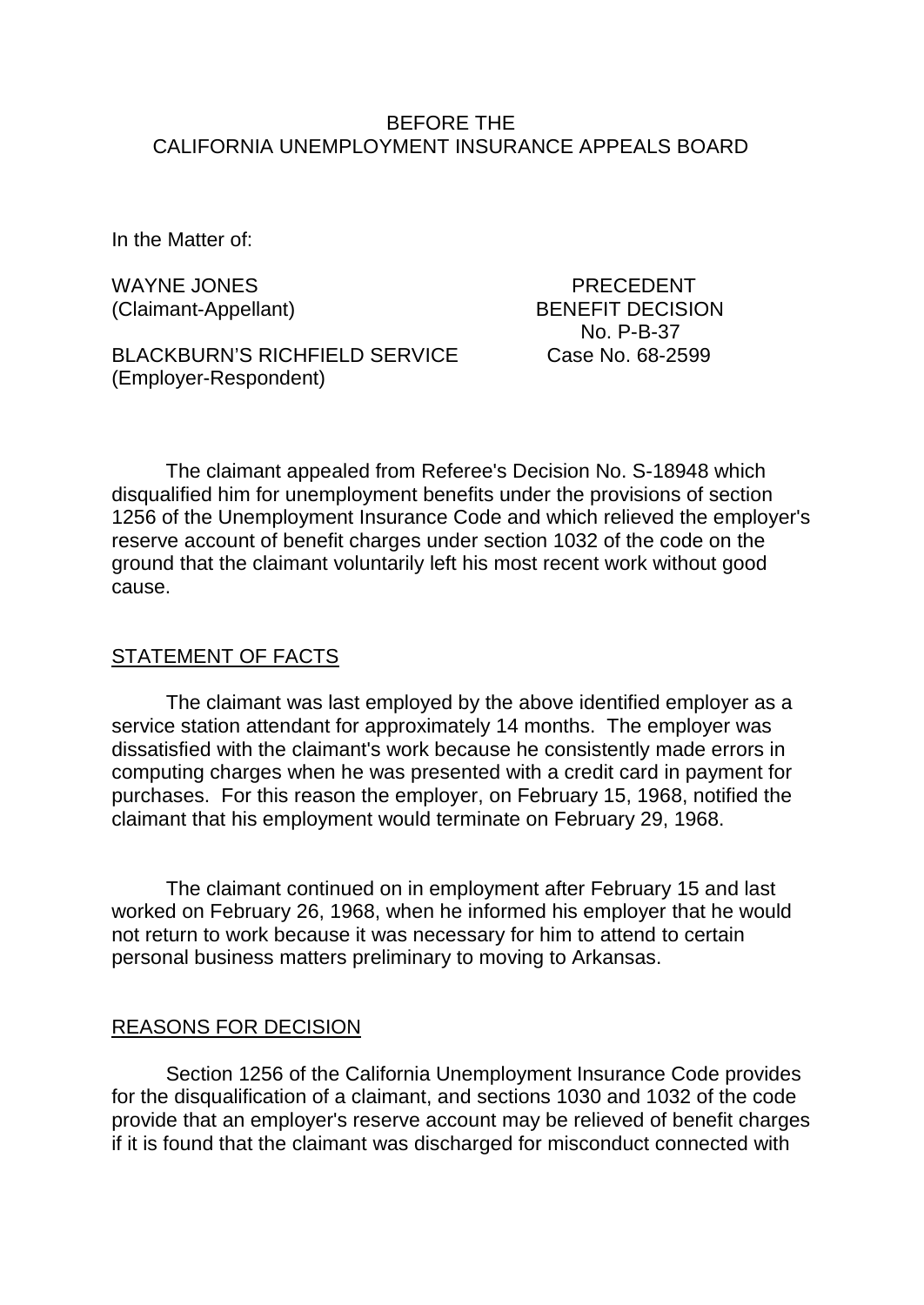his most recent work or voluntarily left his most recent work without good cause.

In applying the provisions of section 1256 of the Unemployment Insurance Code it must first be ascertained who the moving party was in the termination of the employment. If the claimant left employment while continuing work was available, then the claimant is the moving party in the termination of the employment. On the other hand if the employer refuses to permit an individual to continue working although the individual is ready, willing, and able to continue work, then the employer is the moving party in the termination of employment.

The facts in this case show that on February 15, 1968 the employer informed the claimant that his services were no longer needed, but additionally told the claimant that he could continue working until February 29, 1968. At this point the employer was the moving party to the termination of the employment. However, on February 26, 1968 the claimant informed the employer that he would no longer perform services for the employer and was leaving work on that date. It does not appear from the record that the claimant's wages were continued by the employer, and we may assume that he was not paid beyond the last day he worked. Thus, the claimant at the time of the termination of employment became the moving party and voluntarily left his work. We must therefore decide if his reasons for leaving work constitute good cause for so doing.

As we pointed out in Appeals Board Decision No. P-B-27 good cause for the voluntary leaving of work exists only when the facts disclose a real, substantial, and compelling reason of such nature as would cause a reasonable person genuinely desirous of retaining employment to take similar action.

Insofar as the record shows, the claimant left his work when he did in order to attend to his personal business matters preliminary to moving to Arkansas. There was no showing that these matters were of such a nature as to require the claimant to leave employment in order to attend to them. Insofar as the record shows, the claimant could have attended to them and still remained on in employment until February 29. The employer perhaps would have given him sufficient time off during his work shifts to take care of his personal business had he so requested. We believe the facts in this case show that the claimant's reasons for leaving employment were not of such a compelling nature as to constitute good cause within the meaning of section 1256 of the code.